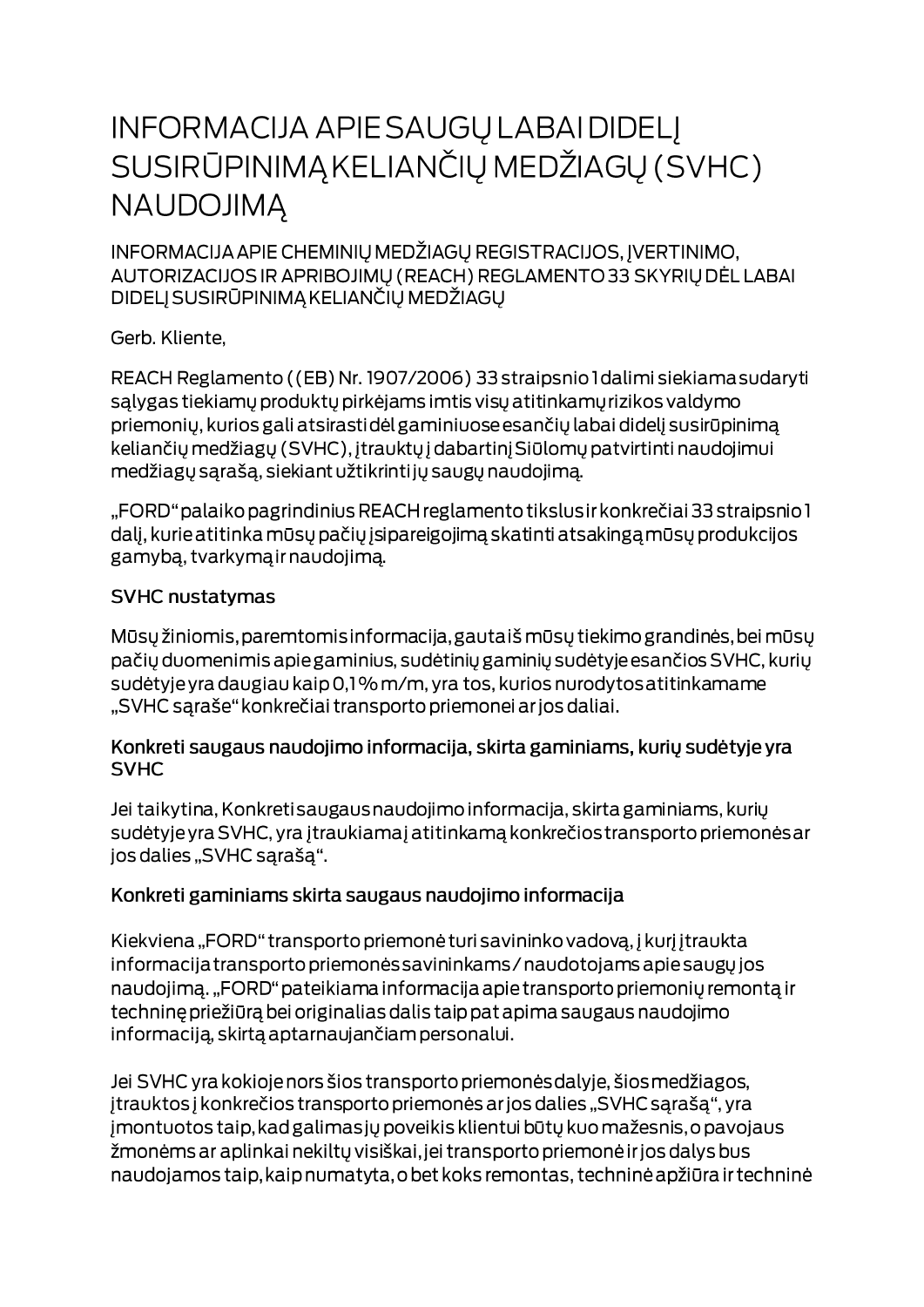priežiūra bus atliekami vadovaujantis šios veiklos techninėmis instrukcijomis ir geriausia bei šiai pramonės šakai į prasta praktika.

Europos Sąjungoje eksploatacijai nebetinkama transporto priemonė gali būti legaliai utilizuojama tik įgaliotoje utilizavimo įmonėje (ATF). Transporto priemonių dalys turėtų būti tvarkomos pagal taikytinus vietinius įstatymus ir vietinių valdžios institucijų nurodymus.

## **Modelis: Ford Mustang**

SVHC sąrašas, paremtas 2022 m. sausio Id. Europos cheminių medžiagų agentūros (ECHA) Siūlomų patvirtinti naudojimui medžiagų sąrašu

Konkreti saugaus naudojimo informacija, skirta gaminiams, kurių sudėtyje yra SVHC

Nereikalinga jokia saugaus naudojimo informacija – vadovaukitės Bendrąja saugaus gaminių naudojimo informacija.

| <b>Commodity</b>                                          | <b>REACH SVHCs</b>                                          |
|-----------------------------------------------------------|-------------------------------------------------------------|
| <b>A/C Compressor</b>                                     | Diboron-trioxide[1303-86-2]                                 |
|                                                           | Lead [7439-92-1]                                            |
| A/C Condensors and                                        | 2-Methylimidazole[693-98-1]                                 |
| <b>Accumulators</b>                                       |                                                             |
| A/C Lines, Receiver Drier and                             | Lead[7439-92-1]                                             |
| <b>Accumulator</b>                                        |                                                             |
| <b>ABS/ESC Module</b>                                     | Imidazolidine-2-thione[96-45-7]                             |
|                                                           | Lead[7439-92-1]                                             |
| <b>Accessories</b>                                        | 1,2-Dimethoxyethane[110-71-4]                               |
|                                                           | 2-(2H-Benzotriazol-2-yl)-4,6-ditertpentylphenol[25973-55-1] |
|                                                           | C,C'-azodi(formamide)[123-77-3]                             |
|                                                           | Lead[7439-92-1]                                             |
| <b>Active and Air Suspension</b>                          | Lead[7439-92-1]                                             |
| <b>Active Grille Shutter</b>                              | Lead[7439-92-1]                                             |
| <b>Adaptive Cruise Control</b>                            | Lead[7439-92-1]                                             |
| <b>Air Brakes</b>                                         | Lead[7439-92-1]                                             |
| <b>AIS - Air Cleaner and Low</b><br><b>Pressure Ducts</b> | Lead[7439-92-1]                                             |
| <b>AIS - High Pressure Ducts</b>                          | Lead[7439-92-1]                                             |
| <b>Alternator</b>                                         | 4,4'-Isopropylidenediphenol[80-05-7]                        |
|                                                           | Lead [7439-92-1]                                            |
| Antenna                                                   | 4,4'-Isopropylidenediphenol[80-05-7]                        |
|                                                           | Lead[7439-92-1]                                             |
| Appliques (Pillar, Decklid,<br>Roof)                      | 2-(2H-Benzotriazol-2-yl)-4,6-ditertpentylphenol[25973-55-1] |
|                                                           | Imidazolidine-2-thione[96-45-7]                             |
| <b>Audio and Navigation Head</b><br>Units                 | Imidazolidine-2-thione[96-45-7]                             |
|                                                           | Lead[7439-92-1]                                             |
| <b>Axle</b>                                               | Boric acid [10043-35-3]                                     |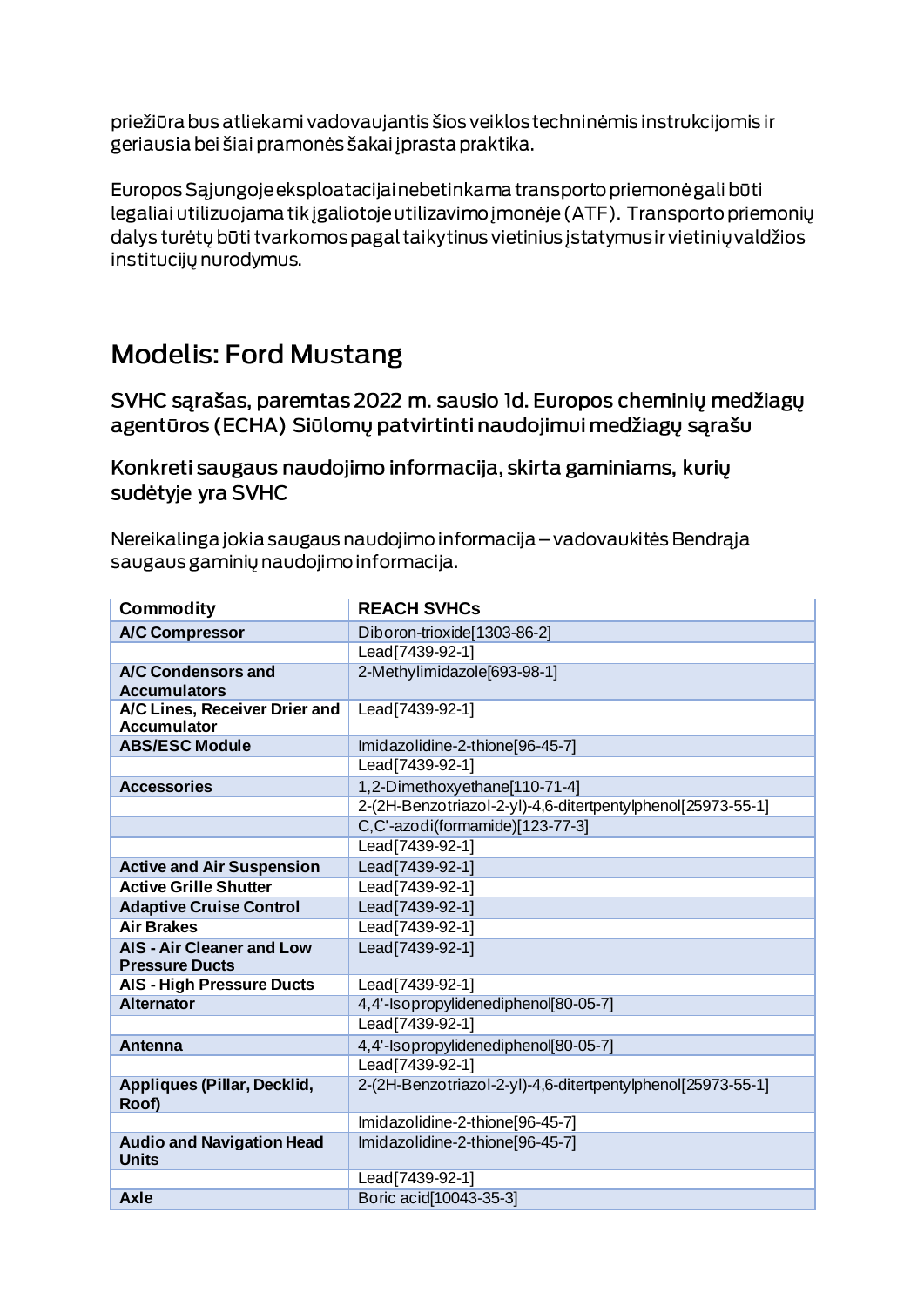|                                                                         | Lead[7439-92-1]                                                          |
|-------------------------------------------------------------------------|--------------------------------------------------------------------------|
| <b>Badges</b>                                                           | 2-(2H-Benzotriazol-2-yl)-4,6-ditertpentylphenol[25973-55-1]              |
|                                                                         | Lead[7439-92-1]                                                          |
| <b>Battery</b>                                                          | Lead[7439-92-1]                                                          |
| <b>Body Side InteriorTrim (Hard</b>                                     | 2-Methyl-1-(4-methylthiophenyl)-2-morpholinopropan-1-                    |
| Trim)                                                                   | one[71868-10-5]                                                          |
|                                                                         | Lead[7439-92-1]                                                          |
|                                                                         | N, N-Dimethylacetamide[127-19-5]                                         |
| <b>Body Structure - Body Side</b>                                       | C,C'-azodi(formamide)[123-77-3]                                          |
| <b>Assembly</b>                                                         |                                                                          |
|                                                                         | Phenol, dimethyl-, phosphate (3:1)[25155-23-1]                           |
| <b>Body Structure - Dash and</b><br>Cowl                                | C,C'-azodi(formamide)[123-77-3]                                          |
| <b>Body Structure - Floor Pan -</b><br><b>Front Floor and Side Sill</b> | N, N-Dimethylacetamide[127-19-5]                                         |
| Bodyside, Wheel Arch,<br><b>Rocker Moldings</b>                         | 2-(2H-Benzotriazol-2-yl)-4,6-ditertpentylphenol[25973-55-1]              |
|                                                                         | Tris(nonylphenyl)phosphite[26523-78-4]                                   |
| <b>Brake - Parking</b>                                                  | C,C'-azodi(formamide)[123-77-3]                                          |
| <b>Brake Actuation</b>                                                  | Lead[7439-92-1]                                                          |
| <b>Brake Tubes and Hoses</b>                                            | Lead[7439-92-1]                                                          |
| <b>Brakes - Caliper &amp; Anchor</b><br><b>Brkt Assy (Front, Rear)</b>  | Lead [7439-92-1]                                                         |
|                                                                         | Tris(nonylphenyl)phosphite[26523-78-4]                                   |
| <b>Bulk Materials (PMT100)</b>                                          | C,C'-azodi(formamide)[123-77-3]                                          |
|                                                                         | Dicyclohexyl-phthalate[84-61-7]                                          |
| <b>CHMSL</b>                                                            | Lead[7439-92-1]                                                          |
| <b>Clutch / DMF (Dual Mass)</b>                                         | Lead[7439-92-1]                                                          |
| Flywheel)                                                               |                                                                          |
| <b>Combined Sensing Module</b>                                          | Lead[7439-92-1]                                                          |
| <b>Control Arm and Bushing</b><br><b>Assembly</b>                       | Lead[7439-92-1]                                                          |
| <b>Cooling Hoses &amp; Bottles</b>                                      | Lead[7439-92-1]                                                          |
| <b>EDS Wiring Assembly &amp;</b><br><b>Components</b>                   | 1-Methyl-2-pyrrolidone[872-50-4]                                         |
|                                                                         | 2-(2H-Benzotriazol-2-yl)-4,6-ditertpentylphenol[25973-55-1]              |
|                                                                         | 6,6'-Di-tert-butyl-2,2'-methylenedi-p-cresol[119-47-1]                   |
|                                                                         | Lead[7439-92-1]                                                          |
| <b>Electro/Mechanical Devices</b>                                       | Lead[7439-92-1]                                                          |
| <b>Electronic Control Panel and</b>                                     | Lead [7439-92-1]                                                         |
| <b>CCH</b>                                                              |                                                                          |
| <b>Electronic Modules -</b>                                             | 1,6,7,8,9,14,15,16,17,17,18,18-                                          |
| <b>Amplifiers</b>                                                       | Dodecachloropentacyclo[12.2.1.16,9.02,13.05,10]octadeca-7,15-            |
|                                                                         | diene[13560-89-9]                                                        |
|                                                                         | Lead[7439-92-1]                                                          |
| <b>Electronic Modules -</b><br>Headlamp                                 | Lead [7439-92-1]                                                         |
| <b>Electronic Modules -</b><br><b>Suspension</b>                        | Lead[7439-92-1]                                                          |
| <b>Electronic Modules - SYNC</b>                                        | 2-Methyl-1-(4-methylthiophenyl)-2-morpholinopropan-1-<br>one[71868-10-5] |
|                                                                         | 2-Methylimidazole[693-98-1]                                              |
|                                                                         | Lead[7439-92-1]                                                          |
| <b>Engine Covers and Badges</b>                                         | 2-(2H-Benzotriazol-2-yl)-4,6-ditertpentylphenol[25973-55-1]              |
| <b>Engine Water Pumps</b>                                               | Lead[7439-92-1]                                                          |
| <b>Evaporator and Blower</b>                                            | 6,6'-Di-tert-butyl-2,2'-methylenedi-p-cresol[119-47-1]                   |
| <b>Assemby (HVAC Module)</b>                                            |                                                                          |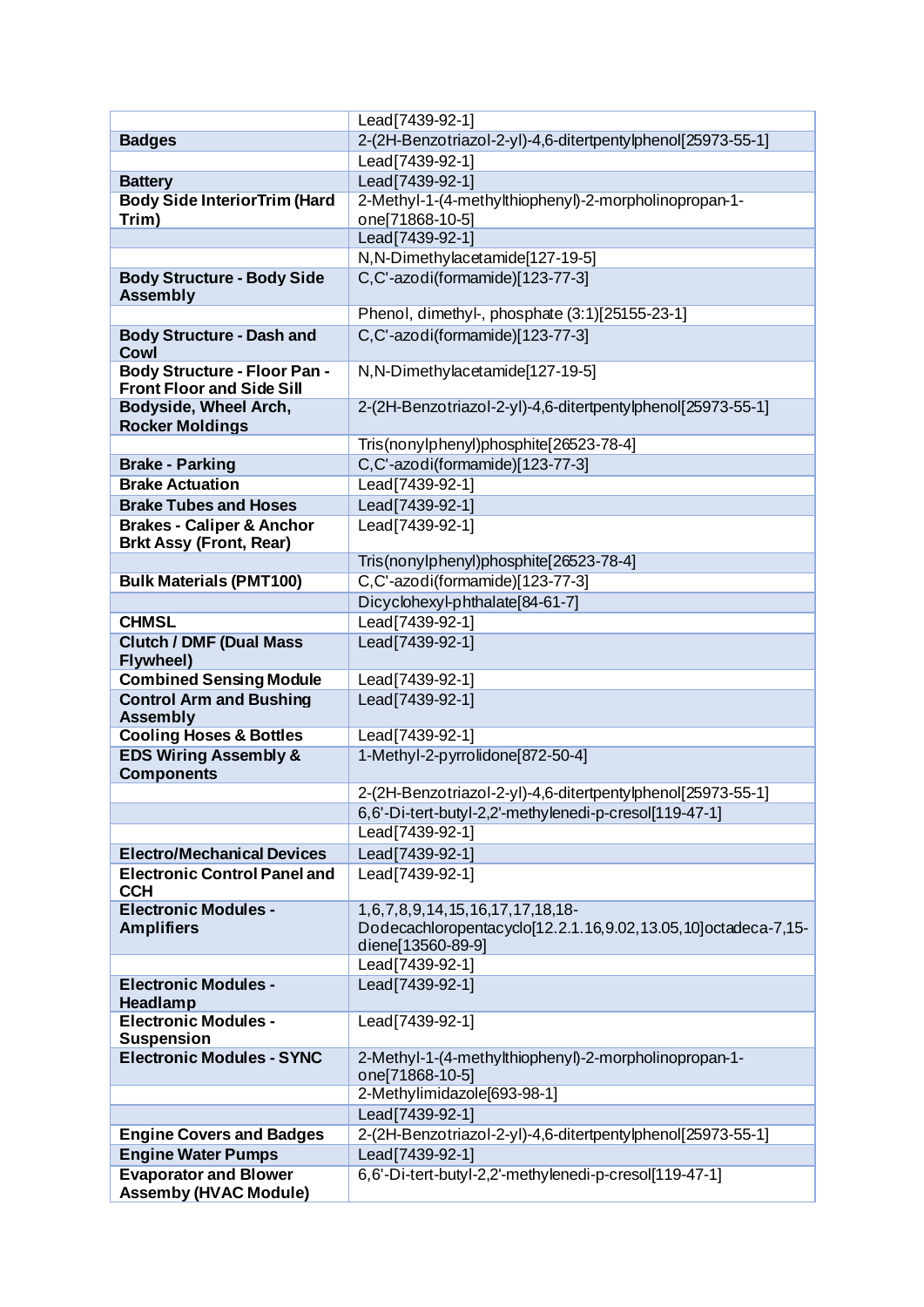|                                                      | Lead[7439-92-1]                                                                 |
|------------------------------------------------------|---------------------------------------------------------------------------------|
| <b>Exhaust Cold End (Muffler &amp;</b>               | Lead [7439-92-1]                                                                |
| <b>Output Pipe Assembly)</b>                         |                                                                                 |
|                                                      | Sodium borate, decahydrate[1303-96-4]                                           |
| <b>Exhaust Hot End (Catalytic</b>                    | Refractory ceramic fibres[142844-00-6]                                          |
| Convertor)                                           |                                                                                 |
| <b>Exhaust Manifolds</b>                             | Lead[7439-92-1]                                                                 |
| <b>FEAD</b>                                          | Octamethylcyclotetrasiloxane[556-67-2]                                          |
| <b>Fixed Glass</b>                                   | Lead[7439-92-1]                                                                 |
| <b>Floor Mat</b>                                     | 1-Methyl-2-pyrrolidone[872-50-4]                                                |
|                                                      | Lead[7439-92-1]                                                                 |
| <b>Front / Rear Door Trim</b>                        | Lead[7439-92-1]                                                                 |
| <b>Fuel Canister Assembly</b>                        | Lead[7439-92-1]                                                                 |
| <b>Fuel Door</b>                                     | Imidazolidine-2-thione[96-45-7]                                                 |
| <b>Fuel Lines</b>                                    | Lead[7439-92-1]                                                                 |
| <b>Fuel Tanks</b>                                    | Lead[7439-92-1]                                                                 |
| <b>Glass And Channel Assy -</b><br><b>Front/Rear</b> | Dibutylbis(pentane-2,4-dionato-O,O')tin[22673-19-4]                             |
| <b>Headlamp / Side Marker</b>                        | 1-Methyl-2-pyrrolidone[872-50-4]                                                |
|                                                      | Lead[7439-92-1]                                                                 |
| <b>Headliner / Sunvisor</b>                          | Boric acid[10043-35-3]                                                          |
|                                                      | Lead [7439-92-1]                                                                |
| <b>I/S Mirror</b>                                    | Lead[7439-92-1]                                                                 |
| <b>Instrument Cluster</b>                            | Boric acid[10043-35-3]                                                          |
|                                                      | Lead[7439-92-1]                                                                 |
| <b>Interior Lighting</b>                             | Lead[7439-92-1]                                                                 |
| <b>IP Finish Panels/Registers</b>                    | 2-(2H-Benzotriazol-2-yl)-4,6-ditertpentylphenol[25973-55-1]                     |
|                                                      | Lead[7439-92-1]                                                                 |
|                                                      | Silicic acid, lead salt[11120-22-2]                                             |
| <b>IP Substrate and Ducts</b>                        | C,C'-azodi(formamide)[123-77-3]                                                 |
|                                                      | Lead[7439-92-1]                                                                 |
| Latches - Hood, Decklid and                          | 4,4'-Isopropylidenediphenol[80-05-7]                                            |
| <b>Liftgate Latches</b>                              |                                                                                 |
|                                                      | Octamethylcyclotetrasiloxane[556-67-2]                                          |
| <b>Latches - Side Door/Latch</b>                     | Lead [7439-92-1]                                                                |
| <b>Mini Module</b>                                   |                                                                                 |
| <b>Locks</b>                                         | Lead[7439-92-1]                                                                 |
| <b>Mirrors</b>                                       | Lead[7439-92-1]                                                                 |
| <b>NVH Insulators - Interior</b>                     | 6,6'-Di-tert-butyl-2,2'-methylenedi-p-cresol[119-47-1]                          |
| <b>PCV System</b>                                    | Lead[7439-92-1]                                                                 |
| <b>Pedal Box</b>                                     | Lead[7439-92-1]                                                                 |
| <b>PEM</b>                                           | Lead[7439-92-1]                                                                 |
| <b>Plastic Bumpers and Fascias</b>                   | 2-(2H-Benzotriazol-2-yl)-4,6-ditertpentylphenol[25973-55-1]                     |
| <b>Powertrain Control Module</b><br>(PCM/EEC/ECM)    | Diboron-trioxide[1303-86-2]                                                     |
| <b>PT Sensors</b>                                    | Lead[7439-92-1]                                                                 |
| <b>Rain and Daylight Sensor</b>                      | 1,3,5-Tris(oxiranylmethyl)-1,3,5-triazine-2,4,6(1H,3H,5H)-<br>trione[2451-62-9] |
| <b>Receiver Assembly/CD</b><br>(Radio)               | 4-Methylcyclohexyl-1,6-dicarboxylic acid anhydride[19438-60-9]                  |
| <b>Restraint Electronics</b>                         | Lead[7439-92-1]                                                                 |
| <b>Roof (Convertible)</b>                            | Lead[7439-92-1]                                                                 |
| <b>Sealing - Door Dynamic Seals</b>                  | C,C'-azodi(formamide)[123-77-3]                                                 |
|                                                      | Imidazolidine-2-thione[96-45-7]                                                 |
| <b>Sealing - Glass Runs and Belt</b>                 | C,C'-azodi(formamide)[123-77-3]                                                 |
| <b>Moldings</b>                                      |                                                                                 |